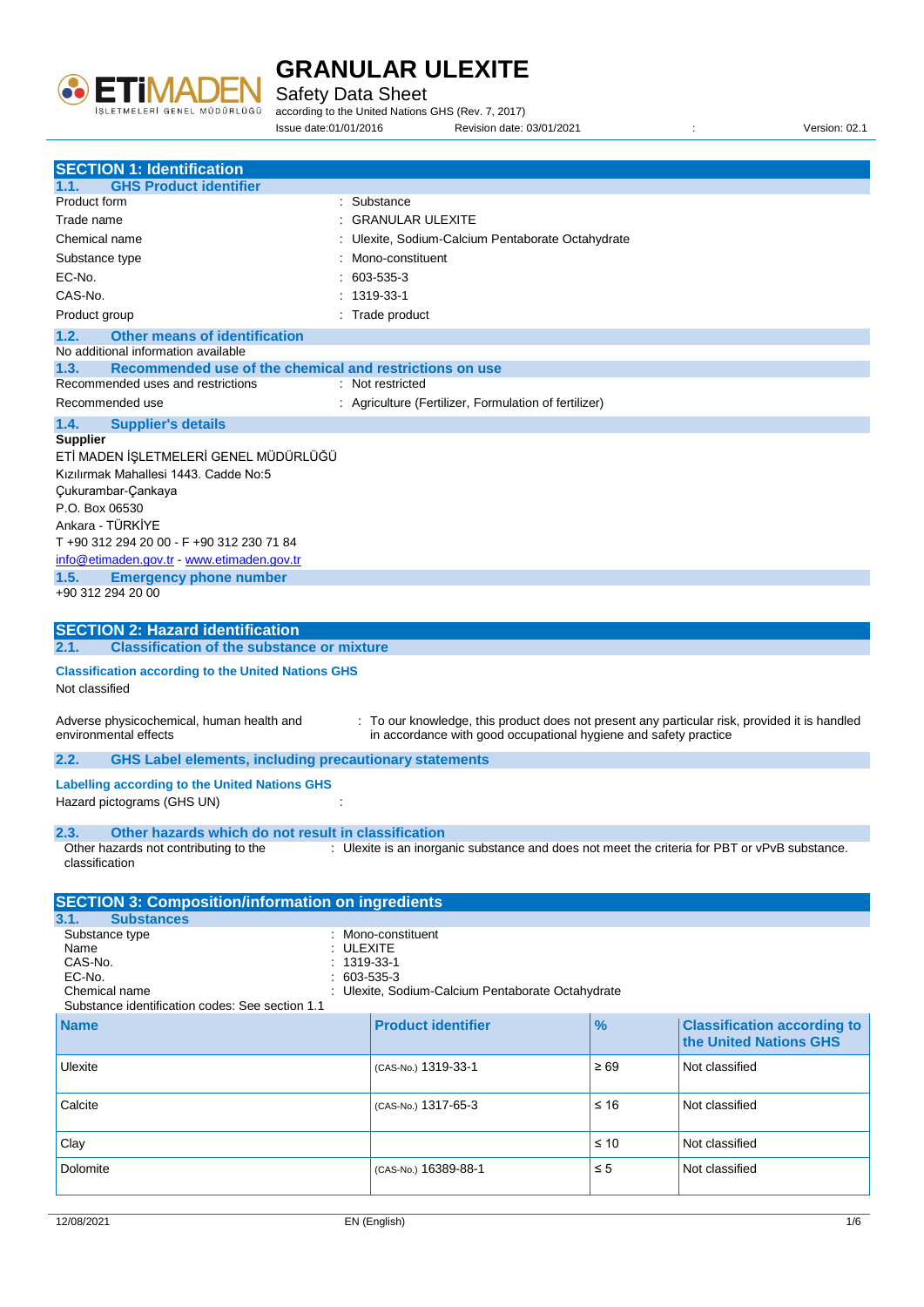## Safety Data Sheet

according to the United Nations GHS (Rev. 7, 2017)

**3.2. Mixtures** Not applicable

| <b>SECTION 4: First-aid measures</b><br><b>Description of necessary first-aid measures</b><br>4.1.                                    |                                                                                                 |  |  |
|---------------------------------------------------------------------------------------------------------------------------------------|-------------------------------------------------------------------------------------------------|--|--|
| First-aid measures after inhalation                                                                                                   | : Remove person to fresh air and keep comfortable for breathing.                                |  |  |
| First-aid measures after skin contact                                                                                                 | : Wash skin with plenty of water.                                                               |  |  |
| First-aid measures after eye contact                                                                                                  | : Rinse eyes with water as a precaution.                                                        |  |  |
| First-aid measures after ingestion                                                                                                    | : Call a poison center or a doctor if you feel unwell.                                          |  |  |
| 4.2.<br>Most important symptoms/effects, acute and delayed                                                                            |                                                                                                 |  |  |
| No additional information available                                                                                                   |                                                                                                 |  |  |
| 4.3.                                                                                                                                  | Indication of immediate medical attention and special treatment needed, if necessary            |  |  |
| Treat symptomatically.                                                                                                                |                                                                                                 |  |  |
|                                                                                                                                       |                                                                                                 |  |  |
| <b>SECTION 5: Fire-fighting measures</b>                                                                                              |                                                                                                 |  |  |
| <b>Suitable extinguishing media</b><br>5.1.                                                                                           |                                                                                                 |  |  |
| Suitable extinguishing media                                                                                                          | : Water spray. Dry powder. Foam.                                                                |  |  |
| 5.2.<br>Specific hazards arising from the chemical<br>Hazardous decomposition products in case of fire : Toxic fumes may be released. |                                                                                                 |  |  |
| 5.3.                                                                                                                                  |                                                                                                 |  |  |
| <b>Special protective actions for fire-fighters</b><br>Protection during firefighting                                                 | : Do not attempt to take action without suitable protective equipment. Self-contained breathing |  |  |
|                                                                                                                                       | apparatus. Complete protective clothing.                                                        |  |  |
|                                                                                                                                       |                                                                                                 |  |  |
| <b>SECTION 6: Accidental release measures</b>                                                                                         |                                                                                                 |  |  |
| 6.1.                                                                                                                                  | Personal precautions, protective equipment and emergency procedures                             |  |  |
| 6.1.1.<br>For non-emergency personnel                                                                                                 |                                                                                                 |  |  |
| <b>Emergency procedures</b>                                                                                                           | : Ventilate spillage area.                                                                      |  |  |
|                                                                                                                                       |                                                                                                 |  |  |
| 6.1.2.<br>For emergency responders                                                                                                    |                                                                                                 |  |  |
| Protective equipment                                                                                                                  | Do not attempt to take action without suitable protective equipment. For further information    |  |  |
|                                                                                                                                       | refer to section 8: "Exposure controls/personal protection".                                    |  |  |
| <b>Environmental precautions</b><br>6.2.                                                                                              |                                                                                                 |  |  |
| Avoid release to the environment.                                                                                                     |                                                                                                 |  |  |
| Methods and materials for containment and cleaning up<br>6.3.<br>Methods for cleaning up                                              | : Mechanically recover the product.                                                             |  |  |
| Other information                                                                                                                     | Dispose of materials or solid residues at an authorized site.                                   |  |  |
|                                                                                                                                       |                                                                                                 |  |  |
| <b>SECTION 7: Handling and storage</b>                                                                                                |                                                                                                 |  |  |
| <b>Precautions for safe handling</b><br>7.1.                                                                                          |                                                                                                 |  |  |
| Precautions for safe handling                                                                                                         | : Ensure good ventilation of the work station. Wear personal protective equipment.              |  |  |
| Hygiene measures                                                                                                                      | Do not eat, drink or smoke when using this product. Always wash hands after handling the        |  |  |
|                                                                                                                                       | product.                                                                                        |  |  |
| <b>Conditions for safe storage, including any incompatibilities</b><br>7.2.                                                           |                                                                                                 |  |  |
| Storage conditions                                                                                                                    | : Store in a well-ventilated place. Keep cool.                                                  |  |  |
|                                                                                                                                       |                                                                                                 |  |  |
| <b>SECTION 8: Exposure controls/personal protection</b>                                                                               |                                                                                                 |  |  |
| <b>Control parameters</b><br>8.1.                                                                                                     |                                                                                                 |  |  |
| No additional information available                                                                                                   |                                                                                                 |  |  |
| 8.2.<br><b>Appropriate engineering controls</b>                                                                                       |                                                                                                 |  |  |
| Appropriate engineering controls                                                                                                      | : Ensure good ventilation of the work station.                                                  |  |  |
| Environmental exposure controls                                                                                                       | : Avoid release to the environment.                                                             |  |  |
| 8.3.                                                                                                                                  | Individual protection measures, such as personal protective equipment (PPE)                     |  |  |
| Hand protection                                                                                                                       | : Protective gloves                                                                             |  |  |
| Eye protection                                                                                                                        | : Safety glasses                                                                                |  |  |
| Skin and body protection                                                                                                              | Wear suitable protective clothing                                                               |  |  |
|                                                                                                                                       |                                                                                                 |  |  |
| Respiratory protection                                                                                                                | In case of insufficient ventilation, wear suitable respiratory equipment                        |  |  |

Personal protective equipment symbol(s)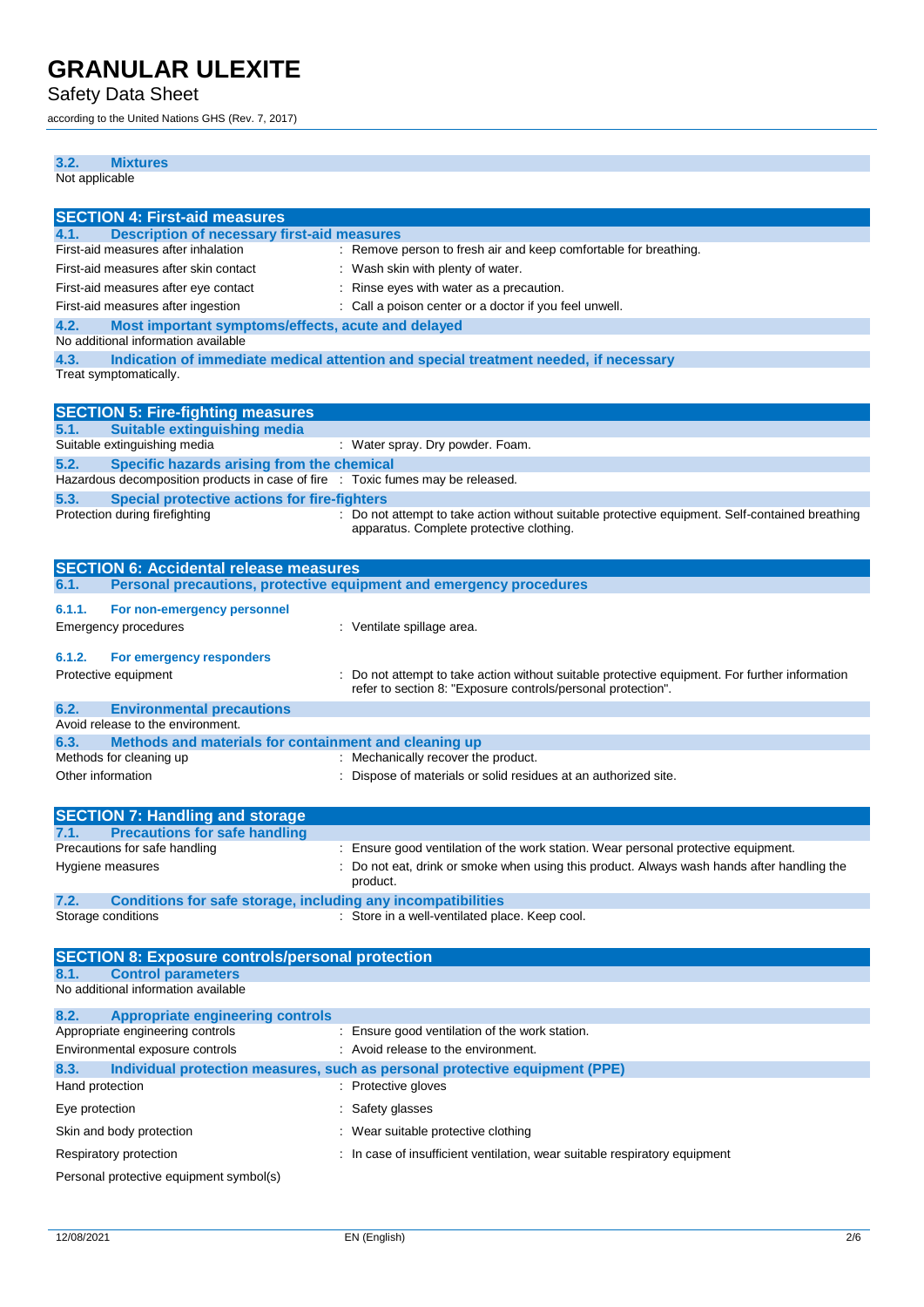### Safety Data Sheet

according to the United Nations GHS (Rev. 7, 2017)



**8.4. Exposure limit values for the other components** No additional information available

| <b>SECTION 9: Physical and chemical properties</b>    |         |                                                    |  |
|-------------------------------------------------------|---------|----------------------------------------------------|--|
| <b>Basic physical and chemical properties</b><br>9.1. |         |                                                    |  |
| Physical state                                        |         | : Solid                                            |  |
| Colour                                                |         | : Light grey.                                      |  |
| Odour                                                 |         | : odourless.                                       |  |
| Odour threshold                                       |         | : Not available                                    |  |
| Melting point                                         |         | : Not available                                    |  |
| Freezing point                                        |         | Not applicable                                     |  |
| Boiling point                                         |         | Not available                                      |  |
| Flammability (solid, gas)                             |         | Non flammable.                                     |  |
| <b>Explosive limits</b>                               |         | Not applicable                                     |  |
| Lower explosive limit (LEL)                           |         | Not applicable                                     |  |
| Upper explosive limit (UEL)                           |         | : Not applicable                                   |  |
| Flash point                                           |         | : Non flammable                                    |  |
| Auto-ignition temperature                             |         | : Not applicable                                   |  |
| Decomposition temperature                             |         | When heated above 45 C it looses its hydrate water |  |
| рH                                                    |         | Not available                                      |  |
| pH solution                                           |         | : Not available                                    |  |
| Viscosity, kinematic (calculated value) (40 °C)       |         | : Not applicable                                   |  |
| Partition coefficient n-octanol/water (Log Kow)       |         | : Not available                                    |  |
| Vapour pressure                                       |         | : Not available                                    |  |
| Vapour pressure at 50 °C                              |         | : Not available                                    |  |
| Density                                               |         | Not available                                      |  |
| Relative density                                      |         | Not available                                      |  |
| Relative vapour density at 20 °C                      |         | Not applicable                                     |  |
| Solubility                                            |         | : Water: Moderately soluble                        |  |
| Particle size                                         | $: 2-4$ |                                                    |  |
| Particle size distribution                            |         | : Not available                                    |  |
| Particle shape                                        |         | : Not available                                    |  |
| Particle aspect ratio                                 |         | Not available                                      |  |
| Particle specific surface area                        |         | : Not available                                    |  |

**9.2. Data relevant with regard to physical hazard classes (supplemental)** No additional information available

|                                                                                    | <b>SECTION 10: Stability and reactivity</b> |  |  |  |
|------------------------------------------------------------------------------------|---------------------------------------------|--|--|--|
| 10.1.                                                                              | <b>Reactivity</b>                           |  |  |  |
| The product is non-reactive under normal conditions of use, storage and transport. |                                             |  |  |  |
| 10.2.                                                                              | <b>Chemical stability</b>                   |  |  |  |
|                                                                                    | Stable under normal conditions.             |  |  |  |
| 10.3.                                                                              | <b>Possibility of hazardous reactions</b>   |  |  |  |
| No dangerous reactions known under normal conditions of use.                       |                                             |  |  |  |
| 10.4.                                                                              | <b>Conditions to avoid</b>                  |  |  |  |
| None under recommended storage and handling conditions (see section 7).            |                                             |  |  |  |
| 10.5.                                                                              | <b>Incompatible materials</b>               |  |  |  |
| No additional information available                                                |                                             |  |  |  |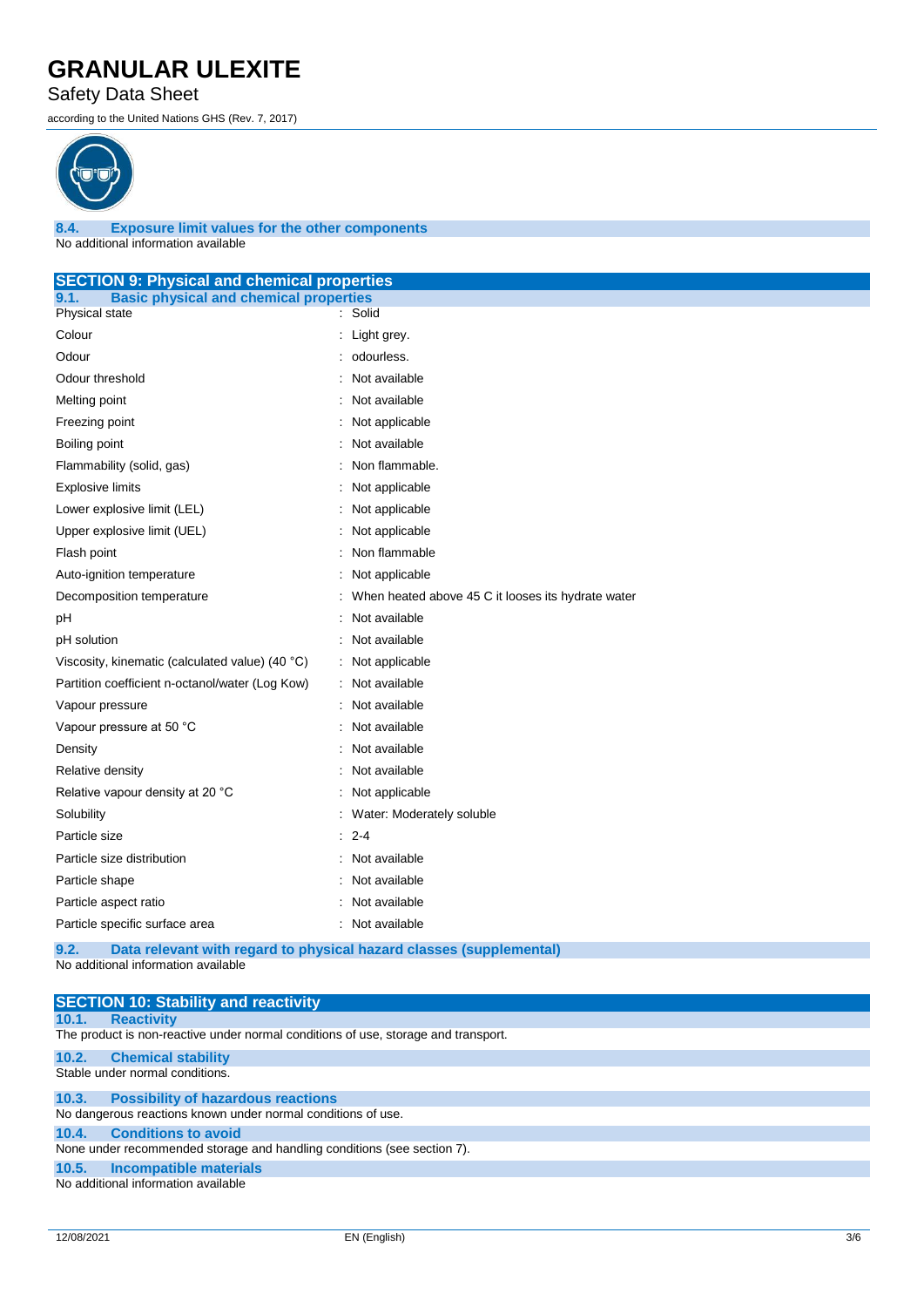### Safety Data Sheet

according to the United Nations GHS (Rev. 7, 2017)

#### **10.6. Hazardous decomposition products**

Under normal conditions of storage and use, hazardous decomposition products should not be produced.

| <b>SECTION 11: Toxicological information</b>  |                  |
|-----------------------------------------------|------------------|
| Information on toxicological effects<br>11.1. |                  |
| Acute toxicity (oral)                         | : Not classified |
| Acute toxicity (dermal)                       | : Not classified |
| Acute toxicity (inhalation)                   | : Not classified |
|                                               |                  |
| Skin corrosion/irritation                     | : Not classified |
| Serious eye damage/irritation                 | : Not classified |
| Respiratory or skin sensitisation             | : Not classified |
| Germ cell mutagenicity                        | : Not classified |
| Carcinogenicity                               | : Not classified |
| Reproductive toxicity                         | : Not classified |
| STOT-single exposure                          | : Not classified |
| STOT-repeated exposure                        | : Not classified |
| Aspiration hazard                             | Not classified   |
| <b>GRANULAR ULEXITE (1319-33-1)</b>           |                  |
| Viscosity, kinematic                          | Not applicable   |

| <b>SECTION 12: Ecological information</b>                                    |                                                                                                                                                            |
|------------------------------------------------------------------------------|------------------------------------------------------------------------------------------------------------------------------------------------------------|
| <b>Toxicity</b><br>12.1.                                                     |                                                                                                                                                            |
| Ecology - general                                                            | : The product is not considered harmful to aquatic organisms nor to cause long-term adverse<br>effects in the environment.                                 |
| Hazardous to the aquatic environment, short-term : Not classified<br>(acute) |                                                                                                                                                            |
| Hazardous to the aquatic environment, long-term<br>(chronic)                 | : Not classified                                                                                                                                           |
| <b>Ulexite (1319-33-1)</b>                                                   |                                                                                                                                                            |
| LC50 - Fish [1]                                                              | 150 mg/l B Rainbow Trout (S.gairdneri)                                                                                                                     |
| LC50 - Fish [2]                                                              | 178 mg/l B Goldfish (Carassius auratus)                                                                                                                    |
| NOEC chronic fish                                                            | 26.5 mg/l B Goldfish (Carassius auratus)                                                                                                                   |
| <b>Persistence and degradability</b><br>12.2.                                |                                                                                                                                                            |
| <b>GRANULAR ULEXITE (1319-33-1)</b>                                          |                                                                                                                                                            |
| Persistence and degradability                                                | Boron is naturally occurring and ubiquitous in the environment.                                                                                            |
| <b>Ulexite (1319-33-1)</b>                                                   |                                                                                                                                                            |
| Persistence and degradability                                                | Boron is naturally occurring and ubiquitous in the environment.                                                                                            |
| <b>Bioaccumulative potential</b><br>12.3.                                    |                                                                                                                                                            |
| <b>GRANULAR ULEXITE (1319-33-1)</b>                                          |                                                                                                                                                            |
| Bioaccumulative potential                                                    | Not bioaccumulative. Boron is a naturally occurring element. Boron does not accumulate up the<br>food chain. It is not expected to bioconcentrate in fish. |
| <b>Ulexite (1319-33-1)</b>                                                   |                                                                                                                                                            |
| Bioaccumulative potential                                                    | Boron is a naturally occurring element. Boron does not accumulate up the food chain. It is not<br>expected to bioconcentrate in fish.                      |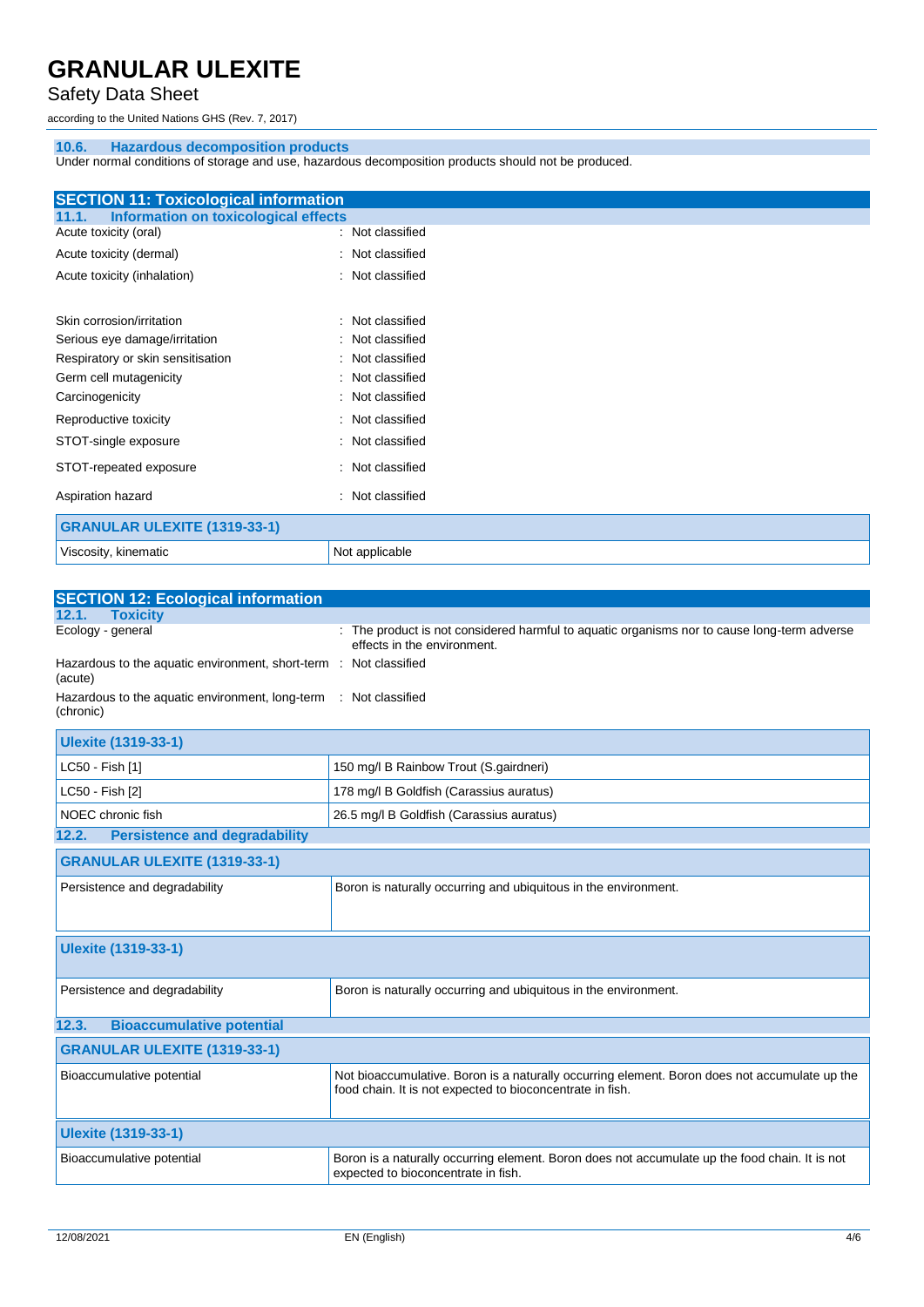## Safety Data Sheet

according to the United Nations GHS (Rev. 7, 2017)

| 12.4.<br><b>Mobility in soil</b>      |                                                                                       |
|---------------------------------------|---------------------------------------------------------------------------------------|
| <b>GRANULAR ULEXITE (1319-33-1)</b>   |                                                                                       |
| Mobility in soil                      | Ulexite is poorly soluble in water and will leach through the soil at very slow rate  |
| Ulexite (1319-33-1)                   |                                                                                       |
| Mobility in soil                      | Ulexite is poorly soluble in water and will leach through the soil at very slow rate. |
| <b>Other adverse effects</b><br>12.5. |                                                                                       |
| Ozone                                 | Not classified<br>$\bullet$                                                           |
| Other adverse effects                 | : No additional information available                                                 |

| <b>SECTION 13: Disposal considerations</b> |                                                                                               |
|--------------------------------------------|-----------------------------------------------------------------------------------------------|
| 13.1.<br><b>Disposal methods</b>           |                                                                                               |
| Waste treatment methods                    | : Dispose of contents/container in accordance with licensed collector's sorting instructions. |

### **SECTION 14: Transport information**

In accordance with IMDG / IATA / UN RTDG

| <b>UN RTDG</b>                               | <b>IMDG</b>                                                 | <b>IATA</b>                        |  |  |
|----------------------------------------------|-------------------------------------------------------------|------------------------------------|--|--|
| 14.1.<br><b>UN number</b>                    |                                                             |                                    |  |  |
| Not regulated for transport                  |                                                             |                                    |  |  |
| <b>UN Proper Shipping Name</b><br>14.2.      |                                                             |                                    |  |  |
| Not applicable                               | Not applicable                                              | Not applicable                     |  |  |
| <b>Transport hazard class(es)</b><br>14.3.   |                                                             |                                    |  |  |
| Not applicable                               | Not applicable                                              | Not applicable                     |  |  |
| Not applicable                               | Not applicable                                              | Not applicable                     |  |  |
| <b>Packing group</b><br>14.4.                |                                                             |                                    |  |  |
| Not applicable                               | Not applicable                                              | Not applicable                     |  |  |
| <b>Environmental hazards</b><br>14.5.        |                                                             |                                    |  |  |
| Dangerous for the environment : No           | Dangerous for the environment : No<br>Marine pollutant : No | Dangerous for the environment : No |  |  |
| No supplementary information available       |                                                             |                                    |  |  |
| 14.6.<br><b>Special precautions for user</b> |                                                             |                                    |  |  |
| - UN RTDG                                    |                                                             |                                    |  |  |

No data available **- IMDG** No data available **- IATA**

No data available

**14.7. Transport in bulk according to IMO instruments**

Not applicable

| <b>SECTION 15: Regulatory information</b> |                                                                                                                                                                                                                                      |
|-------------------------------------------|--------------------------------------------------------------------------------------------------------------------------------------------------------------------------------------------------------------------------------------|
| 15.1.                                     | Safety, health and environmental regulations specific for the product in question                                                                                                                                                    |
| Regulatory reference                      | : Listed on the EEC inventory EINECS (European Inventory of Existing Commercial Chemical<br>Substances)<br>Listed on NZIoC (New Zealand Inventory of Chemicals)<br>Listed on the AICS (Australian Inventory of Chemical Substances). |
| <b>SECTION 16: Other information</b>      |                                                                                                                                                                                                                                      |
| Issue date<br>Revision date               | : 01/01/2016<br>: 03/01/2021                                                                                                                                                                                                         |